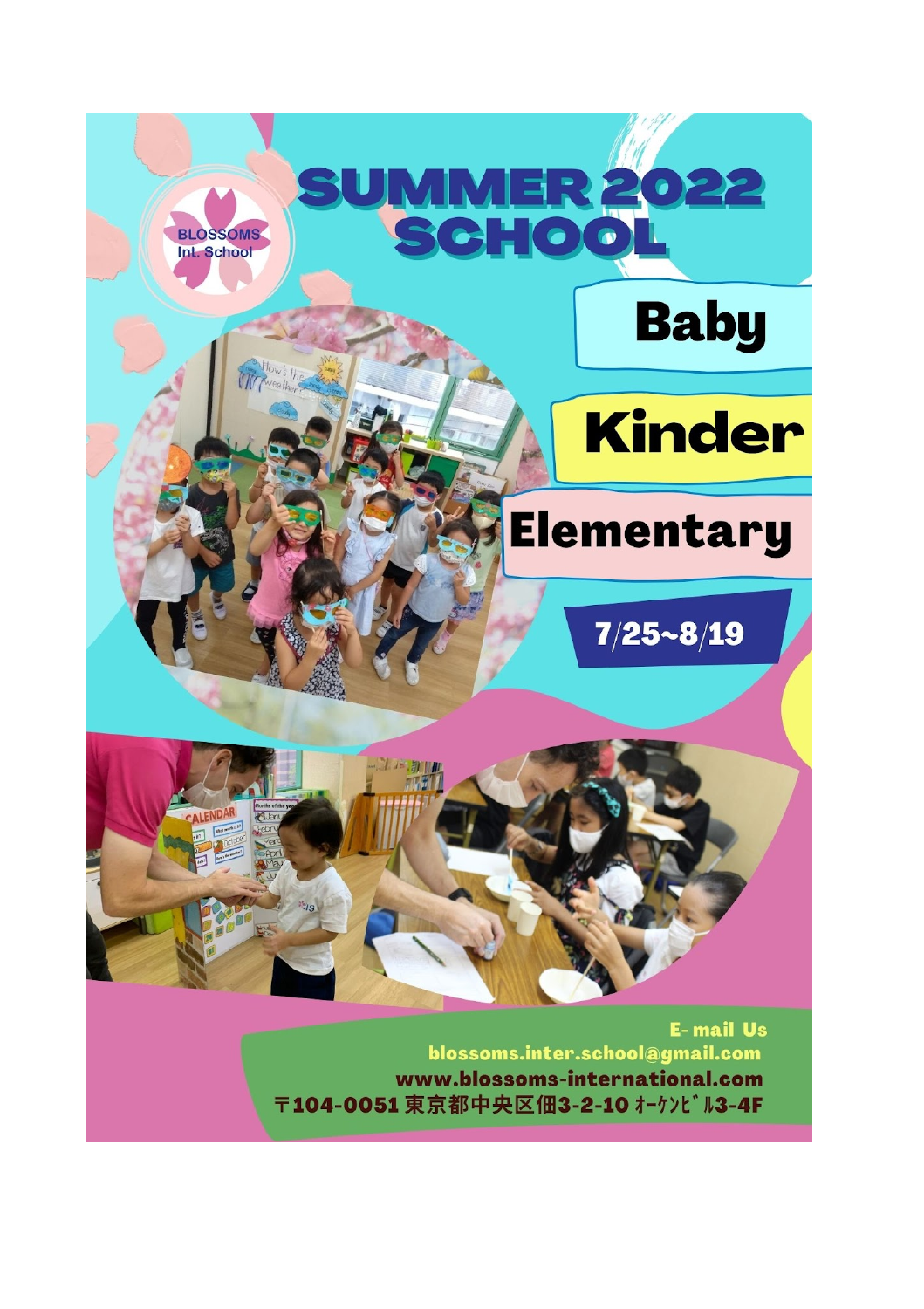# **Summer School 2022**

### **⽇程・料⾦ / Dates and Fees**

| Period<br>期間 |                                                                                                                 | Opening Class (age group)<br>開校クラス(年齢) |          |          |          |                   |  |
|--------------|-----------------------------------------------------------------------------------------------------------------|----------------------------------------|----------|----------|----------|-------------------|--|
| Week1        | Jul 25 <sup>th</sup> – Jul 29 <sup>th</sup><br>(Jul 22nd and 23rd are National<br>Holidays) School will be open | $2-3y$ o                               | $3-4y$ o | $4-5y$ o | $5-6y$ o | 小学生<br>Elementary |  |
| Week2        | Aug $1st$ – Aug $5th$                                                                                           | $2-3y$ o                               | $3-4y$ o | $4-5y$ o | $5-6y$ o | 小学生<br>Elementary |  |
| Week3        | Aug $8^{th}$ – Aug 12 <sup>th</sup>                                                                             | $2-3y$ o                               | $3-4y$ o | $4-5y$ o | $5-6y$ o | 小学生<br>Elementary |  |
| Week4        | Aug $15^{th}$ – Aug $19^{th}$<br>(Aug 9th National Holiday) School will<br>be open                              | $2-3y$ o                               | $3-4y$ o | $4-5y$ o | $5-6y$ o | 小学牛<br>Elementary |  |

## **モーニングスクール学費 / Morning School Fee(9:30-13:50)**

|             | <b>Blossoms Students</b><br>ブロッサムズ在籍生 | <b>Other Students</b><br>その他の生徒 |
|-------------|---------------------------------------|---------------------------------|
| 1週間/1 Week  | ¥ 30,000                              | ¥ 35,000                        |
| 2週間/2 Weeks | ¥45,000                               | ¥ 50,000                        |
| 3週間/3 Weeks | ¥ 60,000                              | ¥65,000                         |
| 4週間/4 Weeks | ¥75,000                               | ¥ 80,000                        |

入会金/Entry Fee : 無料/ Free (税抜き)

運営管理費/Facility & Material Fee: ¥3,000/per week

定員/Enrollment Limit︓1クラス15名まで 15 students per class

### **アフタースクール/After School (15:10-18:10)**

定員/Enrollment Limit︓1クラス10名まで 10 students per class 40分クラス学費/40-minute Class Fee : ¥2,100/per class 80分クラス学費/80-minute Class Fee : ¥4,200/per class

入会金/Entry Fee : 無料/ Free

 運営管理費/Facility & Material Fee: ¥1,000/per week 割引/Discount: 1週間10コマ以上のクラスをお申し込みの際、AS学費より15%Off 15% Off of AS tuition for taking more than 10 slots of classes per week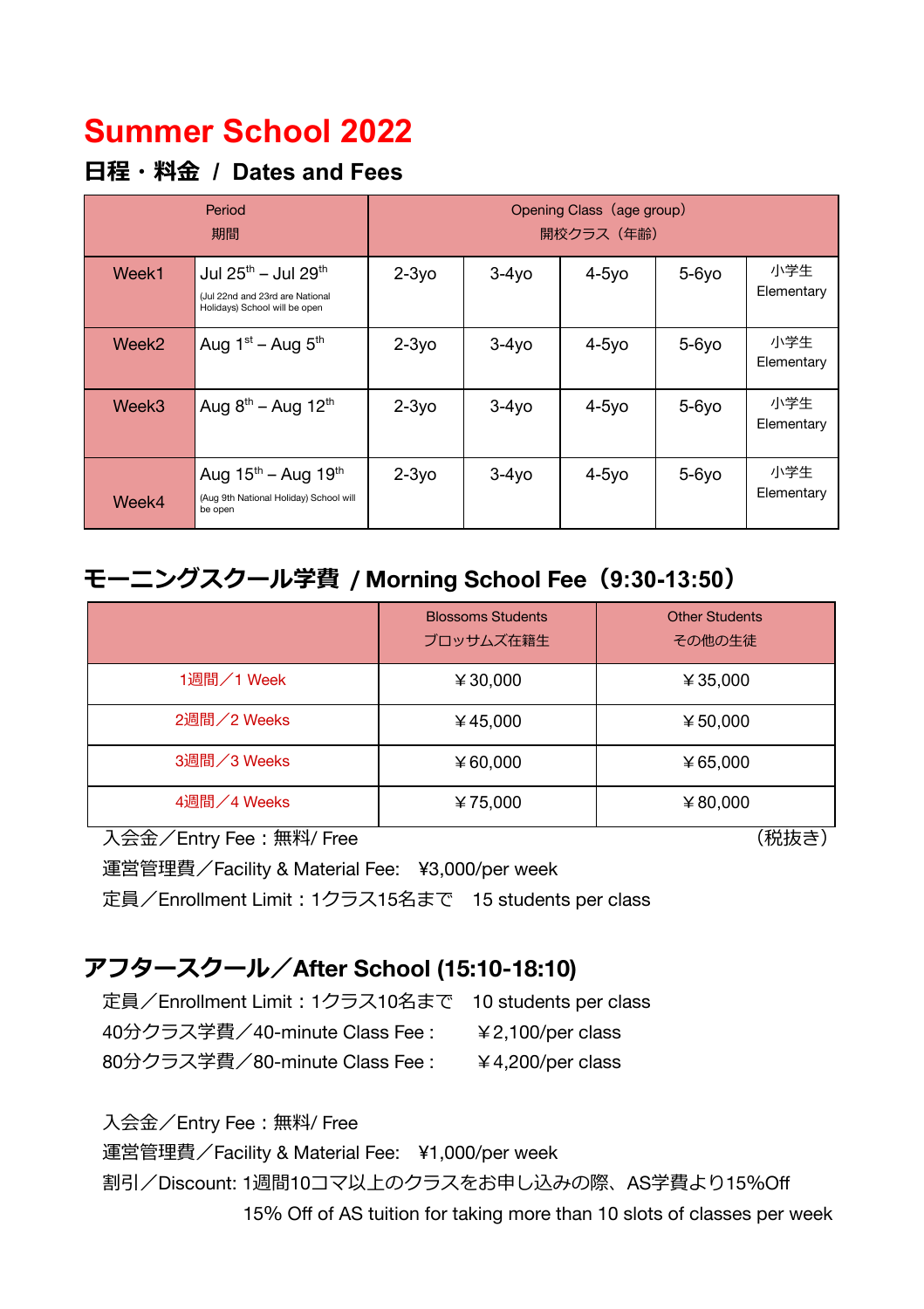幼児預かり保育/ Toddler Extended Care ¥1,000/hr アフタースクールクラブ/After School Club ¥1,500/hr

※クラス日程や対象クラスは別紙スケジュールをご参照ください。

The class schedule can be found on a separate sheet.

#### **その他費⽤/Other Fee**

\*学費・運営管理費には別途税が加算されます。

Tax will be added to the price above.

\*スクールランチは¥2,500/1週間あたり(税込)よりご注文が可能です。

School Lunch is available for  $\angle 2,500$ /per week (tax included) if you wish to order.

\*バス送迎料⾦: ⽚道 ¥2,550/1週間あたり (税込み)

Bus Fee: ¥2,550/per week One-way (Tax included)

\*送迎バスの停車場所と送迎時間は、現行の場所と時間のみでのご案内が可能となります。 また、座席数に限りがございます。ご了承ください。

The bus pick up and dropoff are available only at the designated place and time, and the number of seats is limited.

\*モーニングスクールの⽣徒がアフタースクールクラスを受講する場合、1時50分〜3時10 分のフリープレイ&スナックタイムの間は無料でお過ごしいただけます。一方、アフター スクールからご参加の⽣徒、並びに、アフタースクールクラブのみを取る⽣徒は、1時50 分から延⻑料⾦が発⽣します。

Free Play & Snack Time (1:50-3:10 pm) is free of charge when the Morning School students take the After School Classes. On the other hand, Free Play & Snack Time (1:50-3:10 pm) will be charged for students who only come to After School, or who only take After School Club.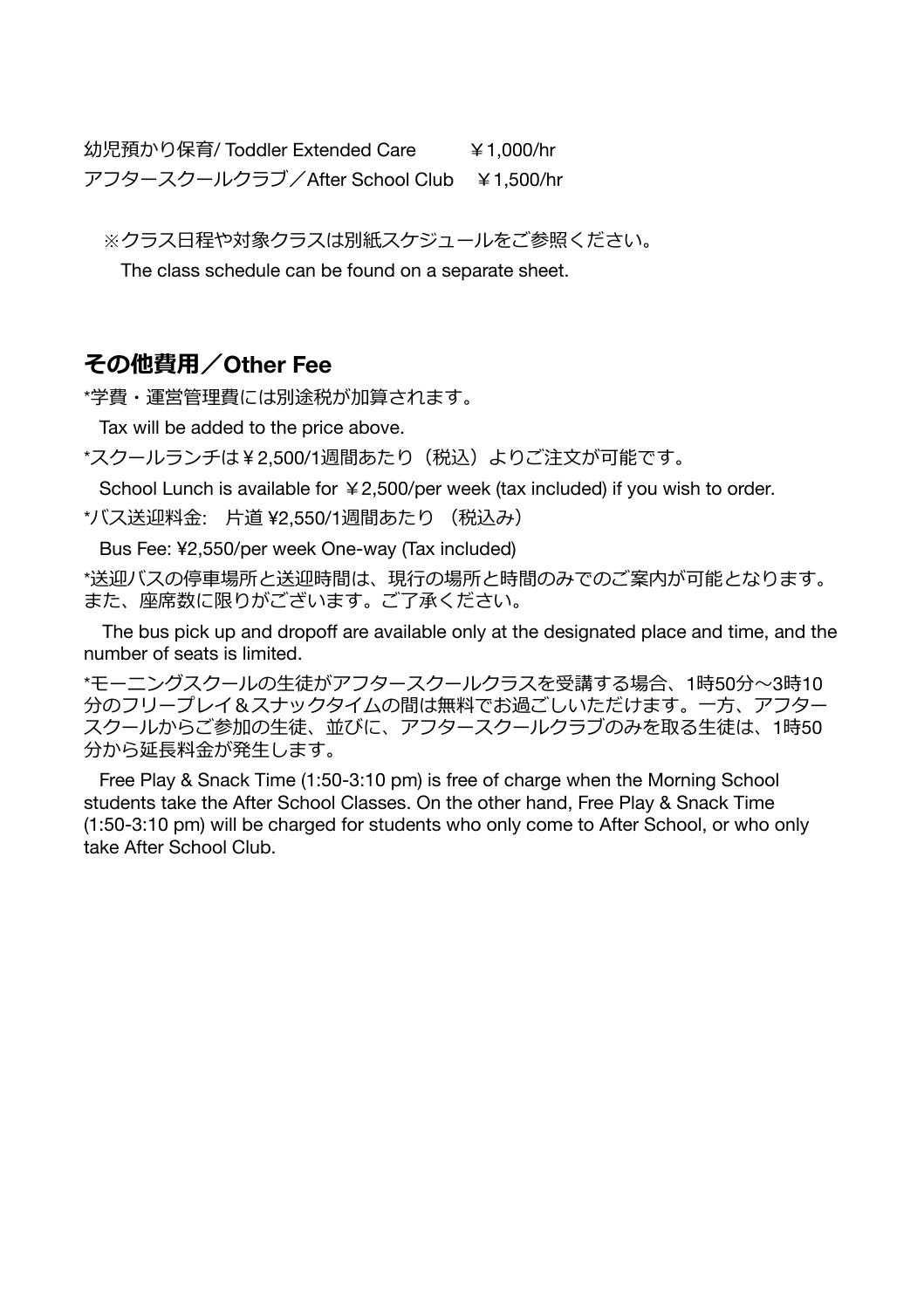# **Baby & Pre-Kinder Class (2 - 3yo & 3 - 4yo)**

## **Daily Schedule Morning School**

| $9:30-9:50$  | Welcome and Free Play            |
|--------------|----------------------------------|
| $9:50-10:10$ | Circle Time with Songs and Games |
| 10:10-10:35  | <b>Math Time</b>                 |
| 10:35-10:45  | <b>Free Play</b>                 |
| 10:45-11:10  | Phonics                          |
| 11:10-12:00  | <b>Outdoor Play and Games</b>    |
| 12:00-12:40  | Lunch                            |
| 12:40-1:30   | Theme Study/Art Time             |
| $1:30-1:50$  | <b>Story Time</b>                |



# **Kindergarten Class (4 - 5yo & 5 - 6yo)**

## **Morning School Daily Schedule**

| $9:30-9:50$  | Welcome and Free Play                           |  |  |  |
|--------------|-------------------------------------------------|--|--|--|
| $9:50-10:10$ | Circle Time with Games and Songs                |  |  |  |
| 10:10-10:40  | <b>Math Time</b>                                |  |  |  |
| 10:40-11:10  | Literacy - Phonics, Speaking, Reading & Writing |  |  |  |
| 11:10-12:00  | <b>Outdoor Play and Games</b>                   |  |  |  |
| 12:00-12:40  | Lunch                                           |  |  |  |
| 12:40-1:30   | Theme Study/Art Time                            |  |  |  |
| $1:30-1:50$  | <b>Story Time</b>                               |  |  |  |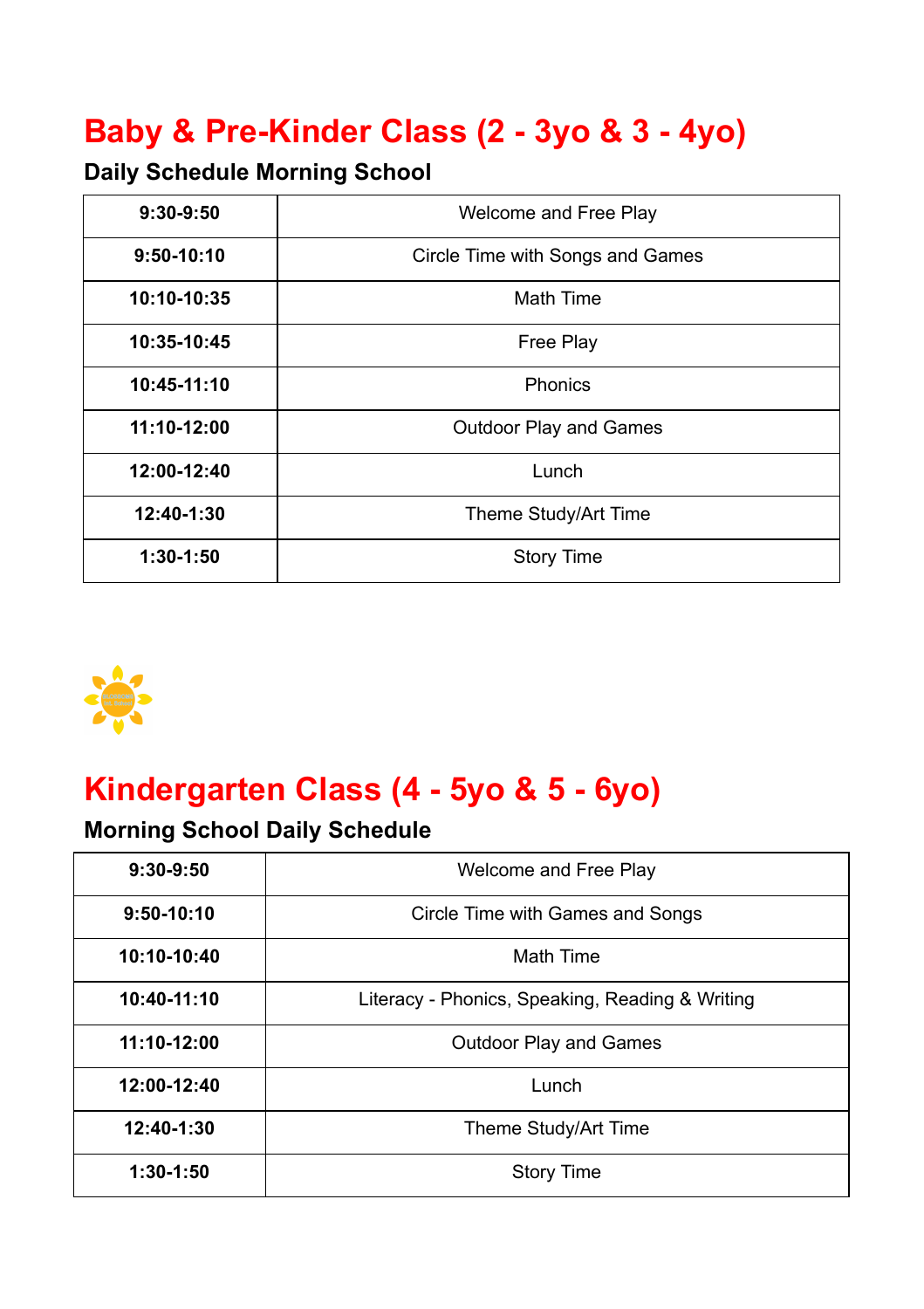# **Elementary Class (6 - 12yo)**

## **Morning School Daily Schedule**

| 9:30-9:50    | <b>Welcome and Free Time</b>                   |  |  |
|--------------|------------------------------------------------|--|--|
| $9:50-10:00$ | Circle Time                                    |  |  |
| 10:00-10:50  | Science                                        |  |  |
| 10:50-11:20  | <b>Experiment Methodology &amp; Discussion</b> |  |  |
| 11:20-12:00  | <b>Outdoor Summer Games</b>                    |  |  |
| 12:00-12:30  | Lunch                                          |  |  |
| 12:30-1:30   | Literacy - Speaking, Reading and Writing       |  |  |
| $1:30-1:50$  | <b>Creative Writing</b>                        |  |  |

# **Theme Study**

| week 1 | <b>Suumer</b>                    |                              |
|--------|----------------------------------|------------------------------|
| week 2 | <b>Circus &amp; Animals</b>      | Baby<br>Pre-Kinder           |
| week 3 | <b>Pirates &amp; The Oceans</b>  | Kindergarten<br><b>Class</b> |
| week 4 | <b>Fairy Tales &amp; Fiction</b> |                              |

| week 1 | Science&Engineering              |                        |
|--------|----------------------------------|------------------------|
| week 2 | <b>Myths&amp;Legends</b>         | <b>Elementry Class</b> |
| week 3 | Astronomy&Cosmology              |                        |
| week 4 | <b>Ancient&amp;Civilisations</b> |                        |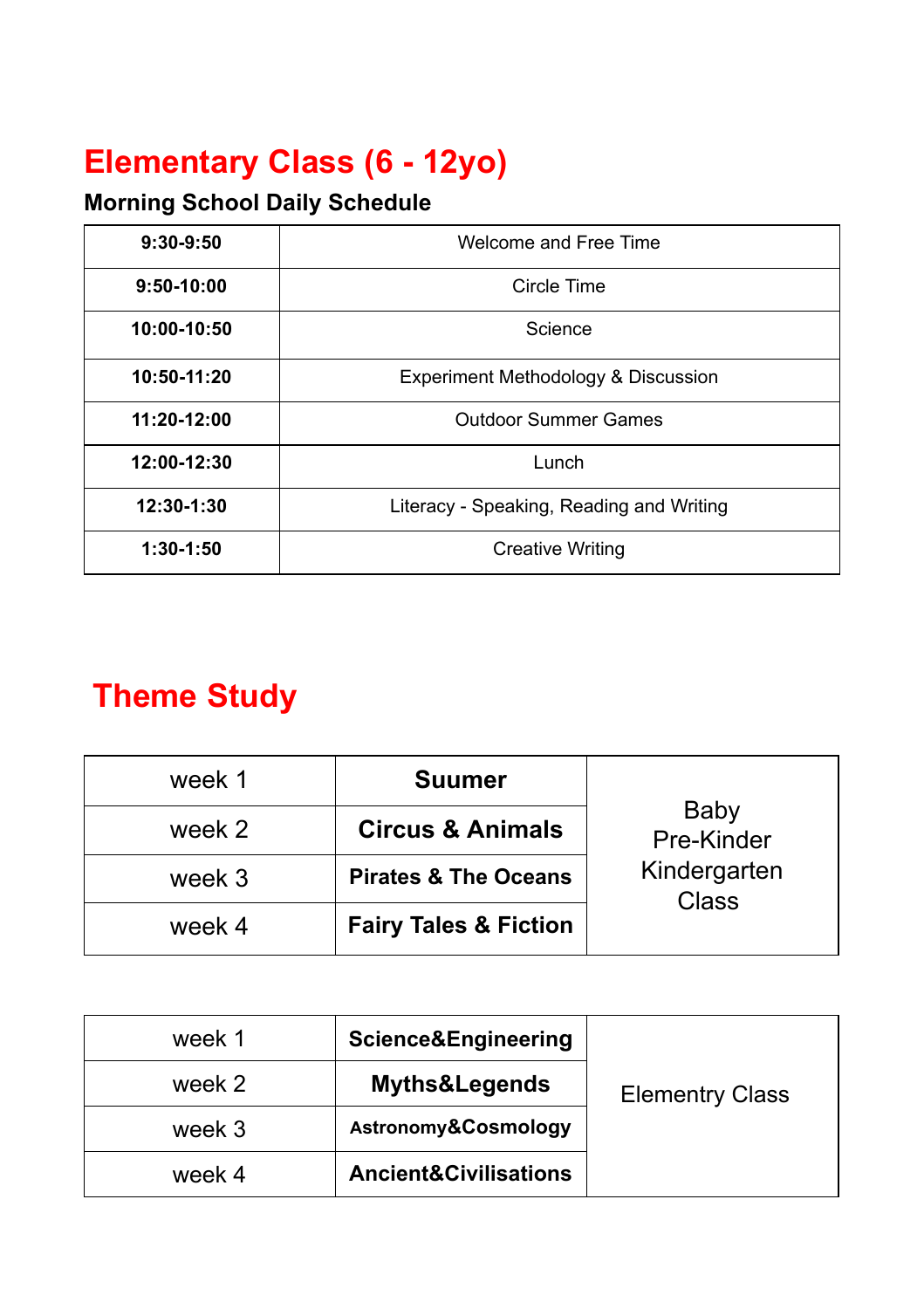# **After School**

#### **■アフタースクール クラススケジュール(⽉)-(⾦) /After School Class Schedule M-F CLASS**

| 3歳以上対象クラス<br>For 3yo and above                               | <b>Time</b>                       | Level        | <b>Mon</b><br>$(\sqrt{2})$  | <b>Tues</b><br>$(\sqrt{2})$  | <b>Wed</b><br>$(\sqrt{)}$   | <b>Thur</b><br>$(\sqrt{2})$  | Fri<br>$\overline{(\sqrt)}$ |
|--------------------------------------------------------------|-----------------------------------|--------------|-----------------------------|------------------------------|-----------------------------|------------------------------|-----------------------------|
| <b>Phonics</b><br>/ フォニックス                                   | <15:10-15:50><br>¥ 2,100/Class    | Beginner     |                             |                              |                             |                              |                             |
|                                                              |                                   | Beginner+    |                             |                              |                             |                              |                             |
|                                                              |                                   | Intermediate |                             |                              |                             |                              |                             |
| <b>Speaking</b><br>/スピーキング                                   | <16:00-16:40><br>¥ 2,100/Class    | Beginner     |                             |                              |                             |                              |                             |
|                                                              |                                   | Beginner+    |                             |                              |                             |                              |                             |
|                                                              |                                   | Intermediate |                             |                              |                             |                              |                             |
|                                                              |                                   |              |                             |                              |                             |                              |                             |
|                                                              |                                   |              |                             |                              |                             |                              |                             |
| 小学生以上対象クラス<br>For Elementary & Above                         | <b>Time</b>                       | Level        | <b>Mon</b><br>$(\sqrt{ } )$ | <b>Tues</b><br>$(\sqrt{ } )$ | <b>Wed</b><br>$(\sqrt{ } )$ | <b>Thur</b><br>$(\sqrt{ } )$ | Fri<br>$(\sqrt{ } )$        |
| <b>Elementary 1</b><br><b>Beginner Class &amp; ADV Class</b> |                                   |              |                             |                              |                             |                              |                             |
| Reading/Writing/Grammar/<br>Listening/Speech                 | <15:10-15:50>                     | Elementary   |                             |                              |                             |                              |                             |
| <b>Speaking</b>                                              | $<$ 16:00-16:40><br>¥ 4,200/Class | Elementary   |                             |                              |                             |                              |                             |
| <b>Elementary 2</b><br><b>Intermediate&amp;ADV Class</b>     |                                   |              |                             |                              |                             |                              |                             |
| <b>Speaking Project</b>                                      | <16:45-18:10><br>¥ 4,200/Class    | Elementary   |                             |                              |                             |                              |                             |

| <b>Elementary 3</b><br><b>Beginner&amp;Beginner+ Class</b> |                                                 |            |  |  |  |
|------------------------------------------------------------|-------------------------------------------------|------------|--|--|--|
| <b>Grammar</b>                                             | $ $ < 16:45-18:10><br>$\frac{1}{4}$ 4,200/Class | Elementary |  |  |  |
|                                                            |                                                 |            |  |  |  |

#### **Elementaryクラスはレベルによってクラスが分かれます。**

| Age: below 3                  |                                 |                   |
|-------------------------------|---------------------------------|-------------------|
| Toddler Extended Care 幼児預かり保育 | $k15:10-18:10>$<br>I¥ 1.100/hr. | l Mondav - Fridav |

| <u>  Age: above 3_</u>                                  |                 |
|---------------------------------------------------------|-----------------|
| After School Club アフタースクールクラブ $\Big \times15:10-18:10>$ | Monday - Friday |